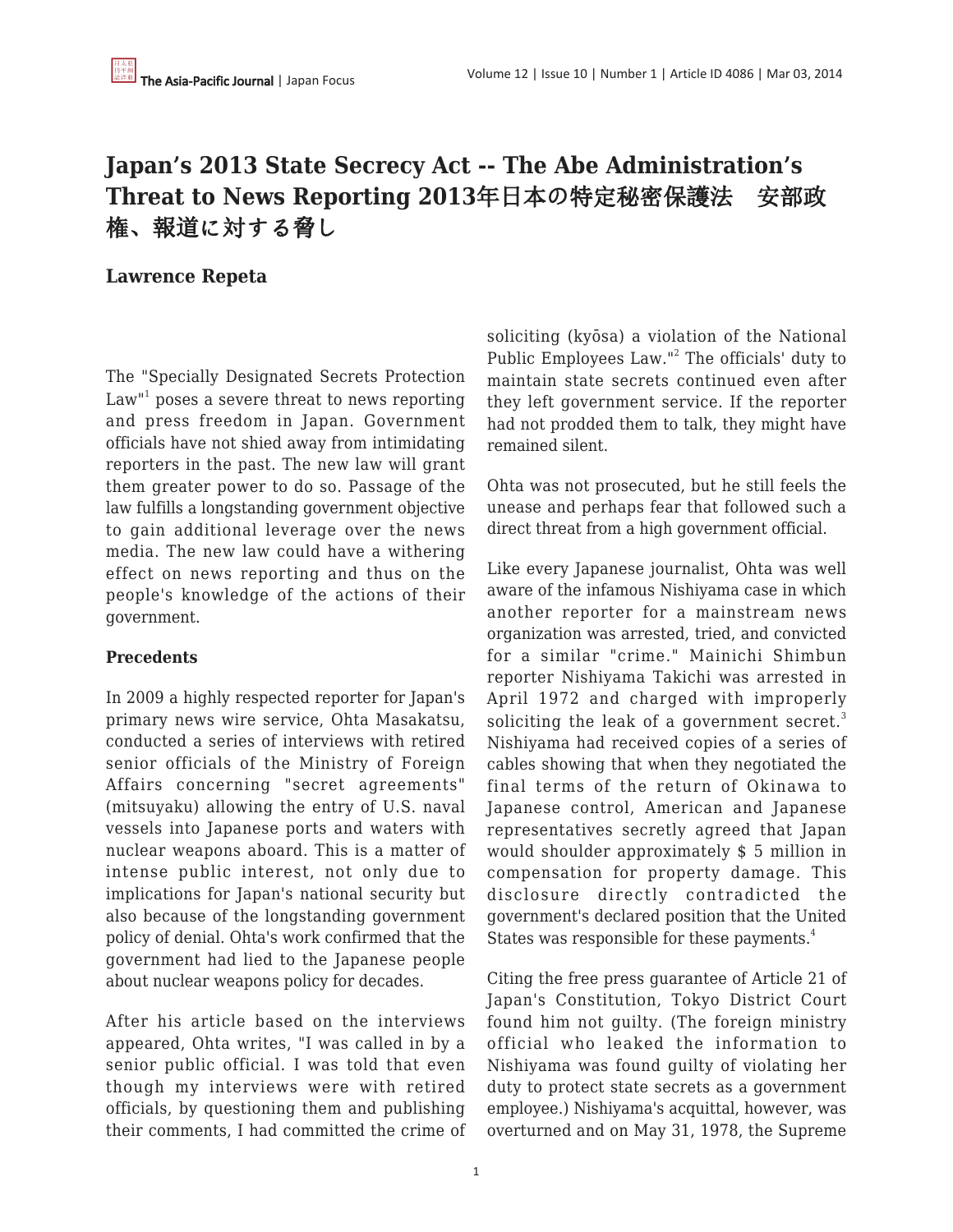

Court of Japan upheld the guilty verdict.<sup>5</sup> The evidence showed that the reporter had taken advantage of a sexual liaison with the official in order to persuade her to provide the information. The Supreme Court decided that he had violated the fundamental rights of the official and his action was therefore outside the scope of the constitutionally protected freedom of the press. In the court's words, "Reporters do not hold the privilege to improperly violate the rights and freedoms of another in the name of news reporting."

In Japan there is no doubt. Reporters can be put in jail if prosecutors and courts decide their methods are inappropriate. The Nishiyama and Ohta stories show that the government already wielded significant power to intimidate reporters prior to passage of the 2013 secrecy law. Now it has more.

#### **How the SDS Law Affects News Reporters – the Threat of Criminal Prosecution**

## **Blocking Information at the Source**

The 2013 state secrecy law will affect news reporting in two fundamental ways. First, inside information sources will be harder to find. Government officials and others who leak information labeled secret will risk prosecution and up to ten years in jail. They will think very carefully before sharing any potentially designated information with reporters. Second, news reporters themselves will face prosecution and up to five years in prison if government authorities judge their methods inappropriate. When they do make that big scoop, reporters and their employers will be obliged to weigh the risk of prosecution before they publish. Self-censorship is inevitable.

Article 23 of the Specially Designated Secrets Protection Law provides that government officials and authorized private contractors who leak specially designated secrets are liable for up to 10 years imprisonment and a maximum  $10,000,000$  yen fine. $6$  This is a very sharp

increase over pre-existing law, which mandates a maximum penalty of one year imprisonment.<sup>7</sup>

Declaring that Japan is a "haven for spies," rightwing politicians have loudly demanded the adoption of an "anti-spy law" for decades. In 2013 they produced something very different and far more menacing to Japan's democratic institutions. The 2013 law is not an "anti-spy law" which penalizes leaks of national security information to enemy agents; it is an antiwhistleblower law. This law penalizes leaks of information to anyone, including news reporters and anyone else without the required security clearance. Moreover, the 2013 law extends potential secrecy coverage to subject matter beyond the scope of national security that might be of interest to real spies.<sup>8</sup>

The law does not excuse whistleblowers who uncover corruption, threats to public health or the environment, or otherwise act to serve a public interest.<sup>9</sup> Unauthorized disclosure of any material labeled "specially designated secret," for whatever reason, is a violation of the law. Moreover, in future prosecutions, the government will not be required to show that the release caused any actual injury to a government interest. The authority to prosecute even trivial matters is a clear mark of arbitrary power.

#### **The Direct Threat Against Reporters**

Article 25 of the Law also threatens prosecution of anyone accused of "soliciting" (or abetting, kyōsa) or "instigating" (or coercing, sendō) a leak or conspiring to cause the leak of designated information. These offenses are subject to a maximum five-year prison term. Potential violators of this rule include news reporters, actual foreign spies, members of the Diet or anyone else who employs some inappropriate means to persuade officials to release designated information.

The 1970s prosecution of Nishiyama Takichi is instructive. The secret information revealed as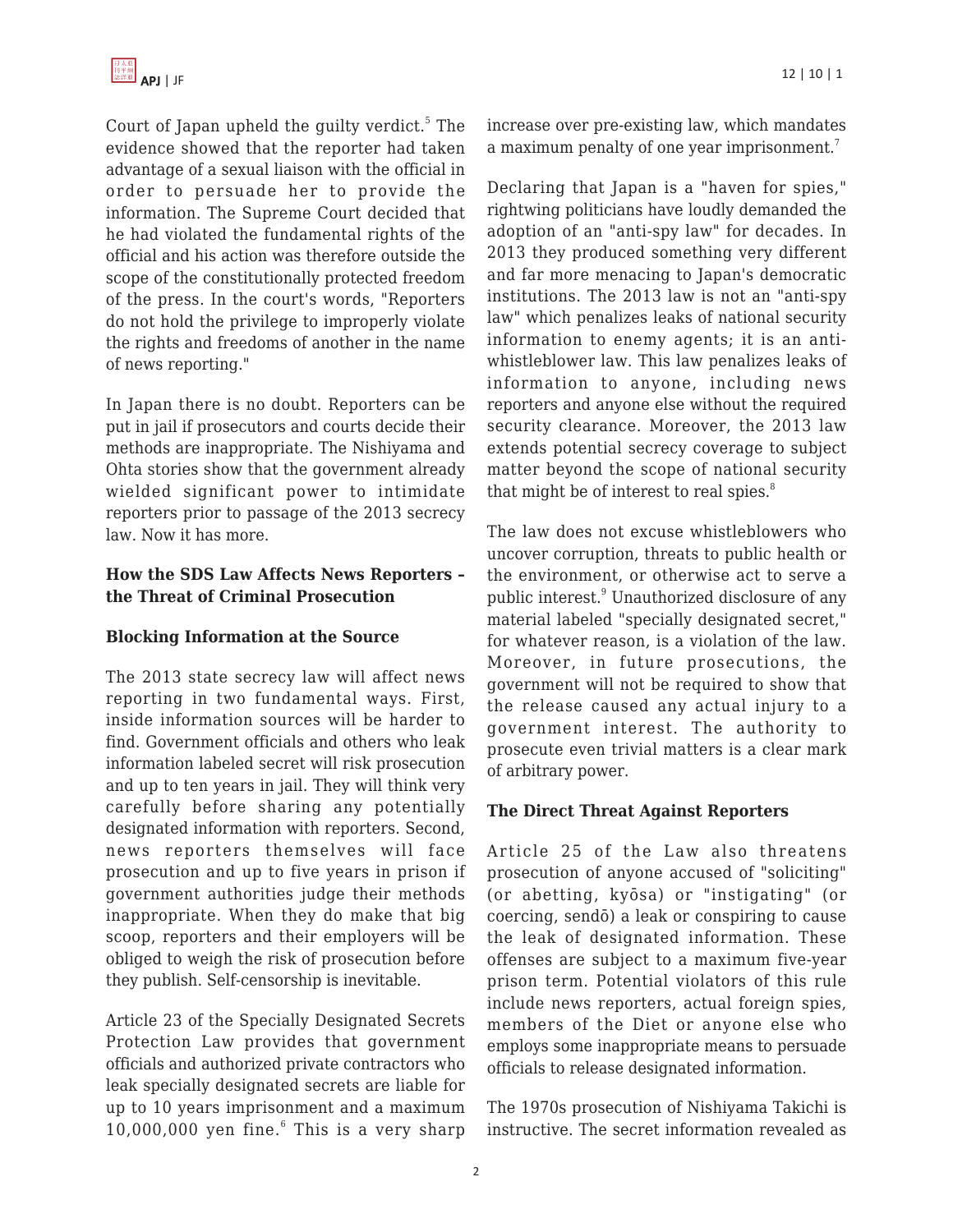

the result of Nishiyama's work did not cause injury to Japan's national security or any other significant public interest. It did cause great embarrassment to the Sato Administration because it exposed government lies. In a democratic society, this is precisely the kind of information we rely on investigative journalists to uncover. If Japan's news media had more aggressively pursued the dangers created by the "nuclear power village," the word "Fukushima" might not have become global shorthand for nuclear meltdown.

In the Nishiyama case, Japan's government was caught in a lie. It responded with the most lethal weapon at its disposal: criminal prosecution. Democratic constitutions guarantee freedom of the press. In order to succeed, criminal prosecutions must overcome a strong presumption that the actions of reporters are protected.<sup>10</sup>

Nishiyama was charged with violation of Article 111 of the National Public Employees Law, which prohibits improper inducement of the leak of secret information by a government official. He was subject to a maximum penalty of one year in prison and a fine of  $30,000$  yen.<sup>11</sup> With passage of the "Specially Designated Secrets Act" in December 2013, the potential threat confronting news reporters has increased dramatically. It is this threat to freedom of the press and more broadly to people's right to know about government action that is the reason the secrecy bill was opposed by so many academics and organizations that seek to protect fundamental rights.

#### **Opposition**

The secrecy bill and the law itself have been opposed by numerous critics inside Japan and out. Perhaps the most damaging criticism has come from United Nations experts, including Frank Larue, the UN Rapporteur for Freedom of Speech.<sup>12</sup> Mr. Larue released a succinct summary of the central problem: "The draft bill not only appears to establish very broad and vague grounds for secrecy but also includes serious threats to whistle-blowers and even journalists reporting on secrets."<sup>13</sup> Mr. Larue stressed that government officials who expose wrongdoing should be protected and called for robust protection of journalists.<sup>14</sup>



**November 2013 demonstrator opposes the secrecy bill**

More generally, critics among international NGOs like Human Rights Watch<sup>15</sup> and the Open Society Justice Initiative<sup>16</sup> have pointed out specific shortcomings in the law, such as the lack of an independent review body and a "public interest override" that would protect whistleblowers who disclose information of great value to the public. The basic position of foreign critics is that the bill fails to meet recognized international standards, but many suggest that this could be fixed with a series of textual revisions.

The response of Japanese critics has been far more visceral, grounded as much in simple fear as in legal analysis. Formal declarations against the bill were published by numerous citizen groups, including Japan's national bar association, $17$  the Japan Civil Liberties Union  $(JCLU)$ ,<sup>18</sup> and ad hoc groups of writers and intellectuals. Of special importance, a broad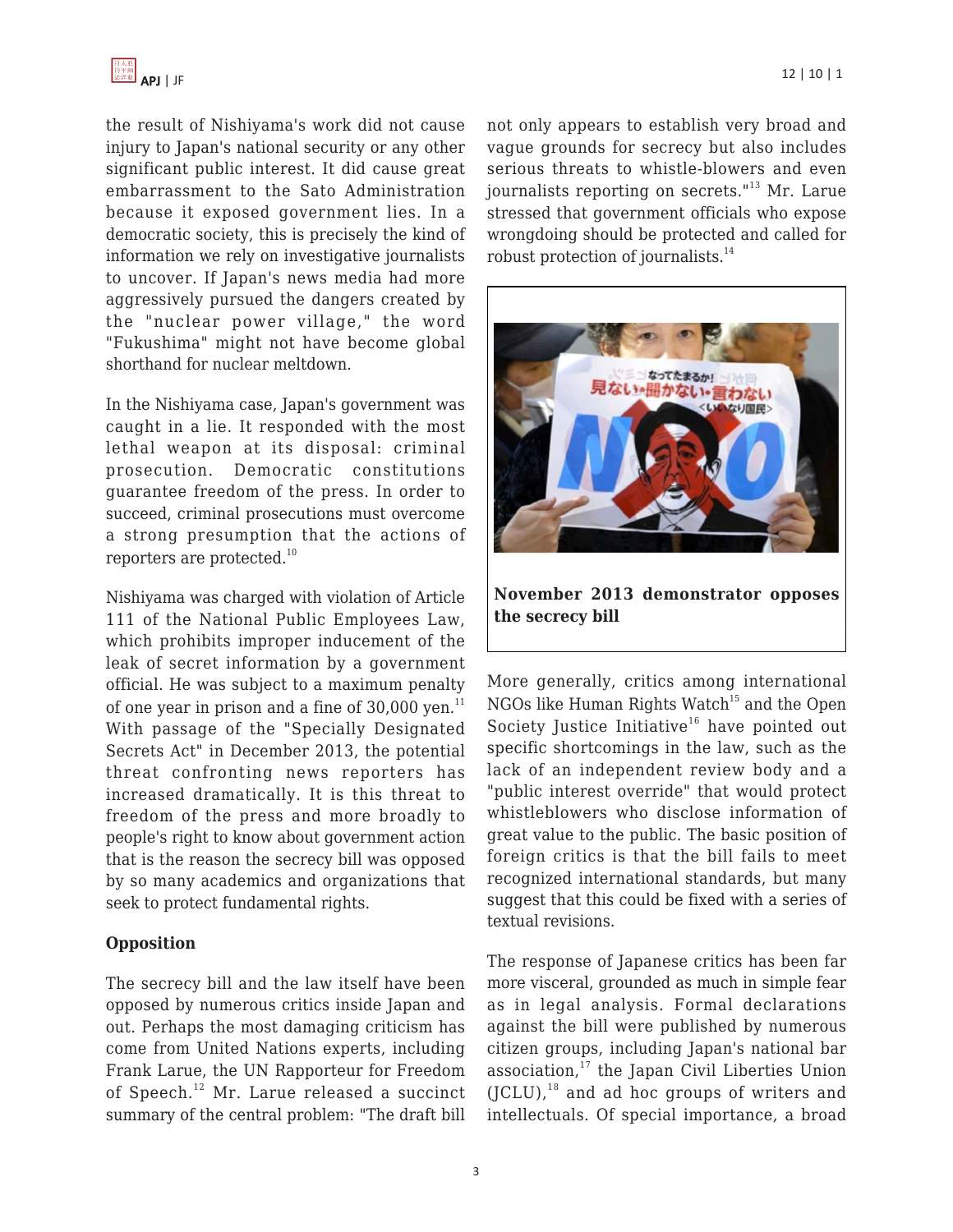attack was delivered by a group including hundreds of constitutional law professors. They were led by an elite core of 24 scholars that includes many of the most respected experts in Japan.<sup>19</sup> A separate statement was issued by experts in the law of crimes and criminal procedure.<sup>20</sup> There were many more formal declarations of opposition. Meanwhile, ordinary people expressed opposition to the secrecy bill with numerous protest marches in Japan and around the country.

For the national bar association and the JCLU, among others, the starting point is that there was no need for this law at all. They say that pre-existing Japanese law was sufficient to protect state secrets. They foresee abuse of the new secrecy power through expansive interpretation of vague statutory terms and threats of criminal prosecution. They fear threats to fundamental rights, especially the chilling effect on journalism. Constitutional law professors argue that the broad secrecy powers conflict with the fundamental principles of Japan's Constitution. Like the national bar association and the JCLU, they oppose the law in its entirety.

If one side of the coin reads "secrecy," the other side is "transparency." Pointing to the weakness of Japan's information disclosure law and the general lack of transparency in government policymaking, many Japanese critics say that Japan's most pressing need is more transparency, not greater secrecy power.



**December 5, 2013 Tokyo rally opposes the state secrets law**

#### **Japan's News Media as a "Watchdog"**

Freedom of the press is guaranteed by the Constitution. Japan's Supreme Court has explained the constitutional role of the press as serving the people's "right to know".<sup>21</sup> There is no doubt that the Japanese people rely very heavily on news organizations to learn of government actions. Japan's news industry has formally recognized its constitutional role:

> [T]he public's right to know is a universal principle that sustains a democratic society. That right cannot be ensured without the existence of media, operating with the guarantee of freedom of speech and expression, while being totally committed to a high moral standard and fully independent.<sup>22</sup>

But long before the appearance of the "Specially Designated Secrets Protection Law," Japan's mainstream news organizations had acquired a reputation for excessive reliance on government news sources and hesitancy to criticize senior officials. Foreign reporters assigned to Tokyo routinely express shock and disappointment at the use of press clubs (kisha kurabu) and other measures to manage the news.<sup>23</sup> According to Washington-based Freedom House, "major media outlets maintain cozy relationships with bureaucrats and politicians, resulting in an arrangement under which journalists are granted access in exchange for refraining from writing critical stories."<sup>24</sup> The author of a book-length study of Japan's mainstream news industry writes there is a "symbiotic relationship" between news organizations and their sources in which political elites shape the news and the press responds. She describes this as the "process by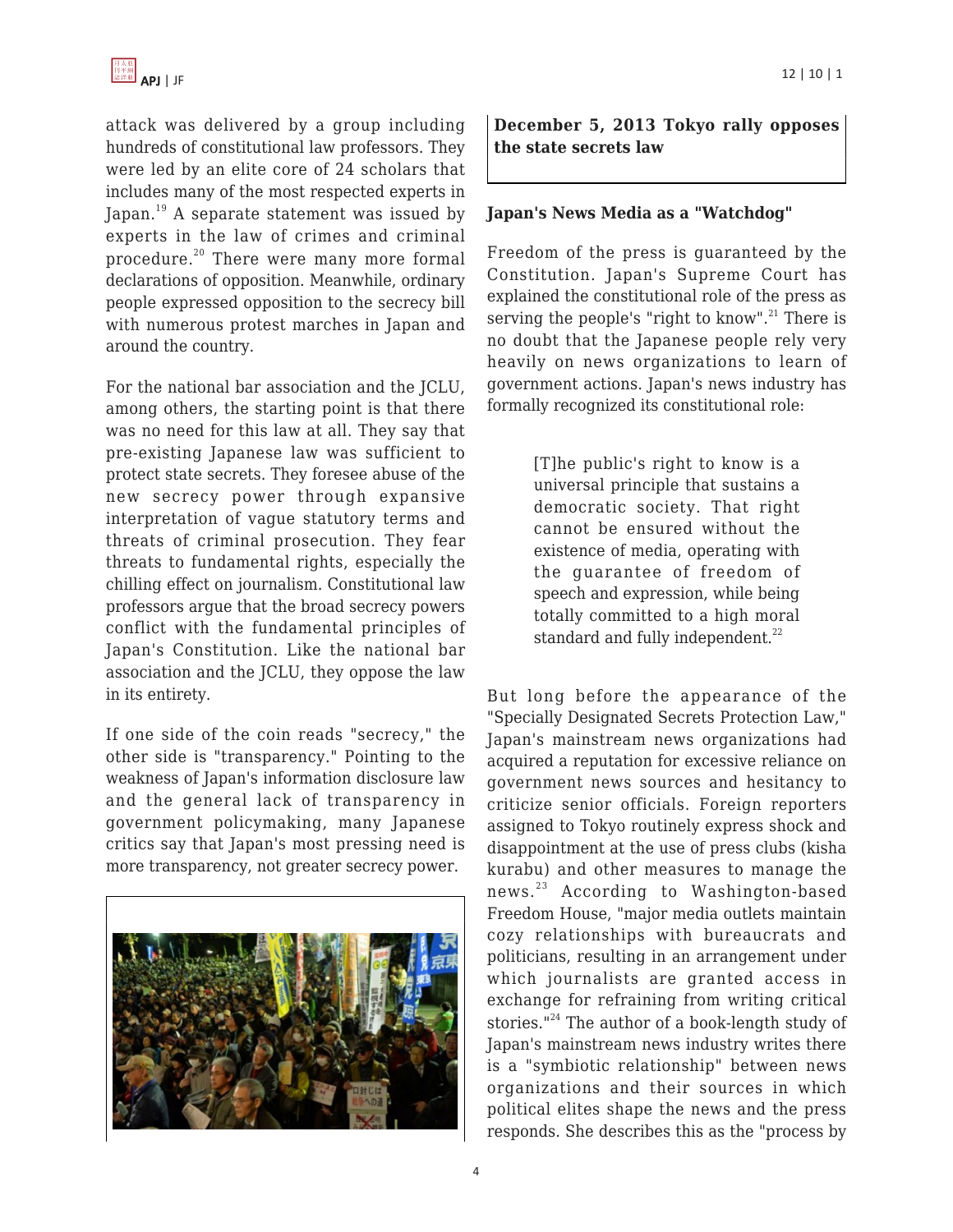

which the flow of information in Japanese society is controlled and regulated."<sup>25</sup>

Japanese media law experts like Professors Tajima Yasuhiko of Sophia University and Yamada Kenta of Senshu University believe the secrecy law will make this situation much worse. They see the 2013 secrecy law as an information control (jōhō tōsei) law that provides unlimited power for bureaucrats to conceal information as they please. In the new world of this secrecy law, Tajima writes that the people will only be able to learn the information government bureaucrats decide to give them. The constitutional "right to know" and the information disclosure law will operate, he says, only within the boundaries drawn by government bureaucrats.

"For news organizations and journalism," he writes, "the secrecy law imprints a stamp of approval on 'press release journalism' (happyō hōdō) the practice whereby they publish as news the information released by bureaucrats, as is, without assessment or commentary. This will accelerate the transformation of news organizations into public relations agencies of the government."<sup>26</sup>

In evaluating the secrecy law, Professor Yamada suggests that we first consider the very weak state of the right to know in Japan. His comments resonate with those of foreign experts. For Yamada, the secrecy law reinforces and extends an existing structure in which the government already controls information flows and conceals critical information from the Japanese people. He writes that "[U]nder the heading of protecting the nation, officials will render the 2001 information disclosure law meaningless and will ignore the general rule that government information belongs to the people."<sup>27</sup>

## **Does Qualifying Language Actually Protect Reporters?**

Leaders of LDP coalition partner Komeito

requested changes to the original government draft intended to reduce the secrecy law's impact on news reporting. But their input proved to be of questionable value. The Komeito request led to the somewhat fantastic Article 22 (1), which reads, "[I]n the application of this law, there shall be no expanded interpretation that would lead to improper violation of the fundamental human rights of the people, and due care shall be shown for freedom of newsgathering and the press which contribute to the people's right to know."

Anyone who has studied law in Japan knows that rights to freedom of speech and the press are guaranteed by Constitution Article 21 and that it is the Constitution and not statutes passed by the Diet that constitutes the supreme law of the land. $28$  Commenting on this language, the president of Japan's national bar association scoffed that "Freedom of reporting has already been prescribed so including that line again doesn't have any meaning."<sup>29</sup>

The bigger problem with Article 22(1) is that it appears to actually undercut constitutional protection. Although the Constitution guarantees freedom of the press, the Komeito "improvement" to the original LDP proposal would ratchet down this protection to the simple requirement that state authorities show due care (hairyo) for such fundamental rights as they go about their business.<sup>30</sup>

Article 22 (2) provides a second, somewhat more plausible safe harbor for investigative journalists. Key wording declares that "to the extent the newsgathering activities of persons engaged in the publishing or reporting industries exclusively seek to serve the public interest and do not violate the law or employ extremely inappropriate means" those newsgathering activities (shuzai kōi) will be deemed "legitimate" (seitō na gyōmu).

During Diet debate, the expression "extremely inappropriate means" became a focus of attention. How should we define this? Minister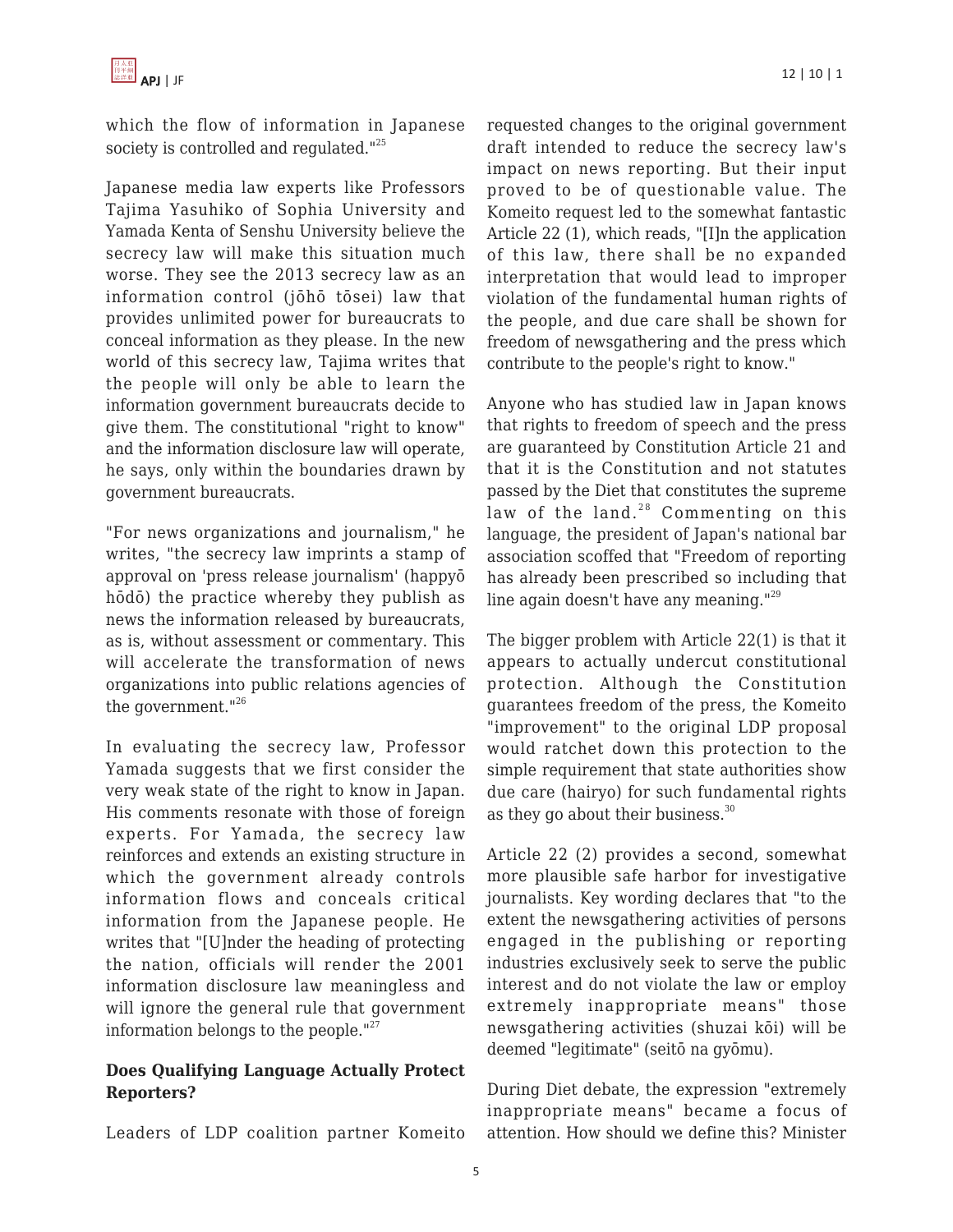Mori Masako, the government manager of Diet debate on the secrecy bill, cited the Nishiyama case as the prime example. This is little help. The meanings of "extremely inappropriate means" and other unclear expressions will be determined not by a government spokesperson like Minister Mori, but by future prosecutors who consider potential actions against reporters, and by the courts. Vague expressions like "extremely inappropriate means" constitute the proverbial "loaded gun" waiting to be used. There is no way to predict how zealous prosecutors may use this weapon.

Future news executives, lawyers and courts will also give careful consideration to other vague elements of Article 22(2) of the secrecy law. For example, they will consider the term "exclusively in the public interest." Prosecutors and courts may insist on a standard for the "public interest" which is quite different from the one understood by news reporters and ordinarily people. The term "publishing and reporting industries" appears to exclude freelance writers, members of civil society organizations, bloggers and others who are not employed by traditional entities. This limitation seems to follow the precedent of Japan's press clubs and other exclusionary organizations. It surely excludes individual citizens who decide to make investigations of their own. Finally, most disturbing of all, the exclusion of newsgathering activities that "violate the law" suggests the authors of the secrecy law believe that any statute passed by the Diet has the power to strip reporters of constitutional protection.

## **Conclusion**

The range of information covered by the Specially Designated Secrets Protection Law is broad. Reporters and publishers will have to tread lightly whenever they address issues related to national defense, diplomacy, antiterrorism, and anti-espionage matters. And the potential scope of all of these areas and the

information labeled secret will be determined by government bureaucrats themselves. Reporters may have a hard time discerning the invisible lines drawn by bureaucrats. When warned, they will be advised to pull back. This is a weak formula for protection of a free press.

For more than five decades, the Liberal Democratic Party has been on record demanding constitutional change that will dilute protections for freedom of speech and of the press and other individual rights. Prime Minister Abe is an especially committed advocate of increased state power. He recently delivered a reminder of his four-square stance. At a Lower House Budget Committee session on February 3, Abe said that "the idea that the Constitution is intended to limit the power of the state is an old-fashioned view held at the time when a monarch was governing the country with absolute power."<sup>31</sup>

Constitutional revisions proposed by the LDP in 2012 specifically target freedom of speech and of the press.<sup>32</sup> Article 21 of Japan's present Constitution makes the simple, powerful declaration that "Freedom of assembly and association as well as speech, press and all other forms of expression are guaranteed." The LDP would add this proviso: "Notwithstanding the foregoing, engaging in activities with the purpose of damaging the public interest or public order, or associating with others for such purposes, shall not be recognized." The definition of "public interest or public order" will be left to government officials.

The fear of the 2013 secrecy law expressed by Japan's lawyers and constitutional scholars is rooted in their understanding of LDP hostility toward free speech and fundamental rights. Professor Tajima predicts dire effects from the Specially Designated Secrets Protection Law. He writes that public discourse on issues touched by the secrecy law will atrophy; that the law will "root out and destroy" fundamental values of democracy.<sup>33</sup> Professor Tajima writes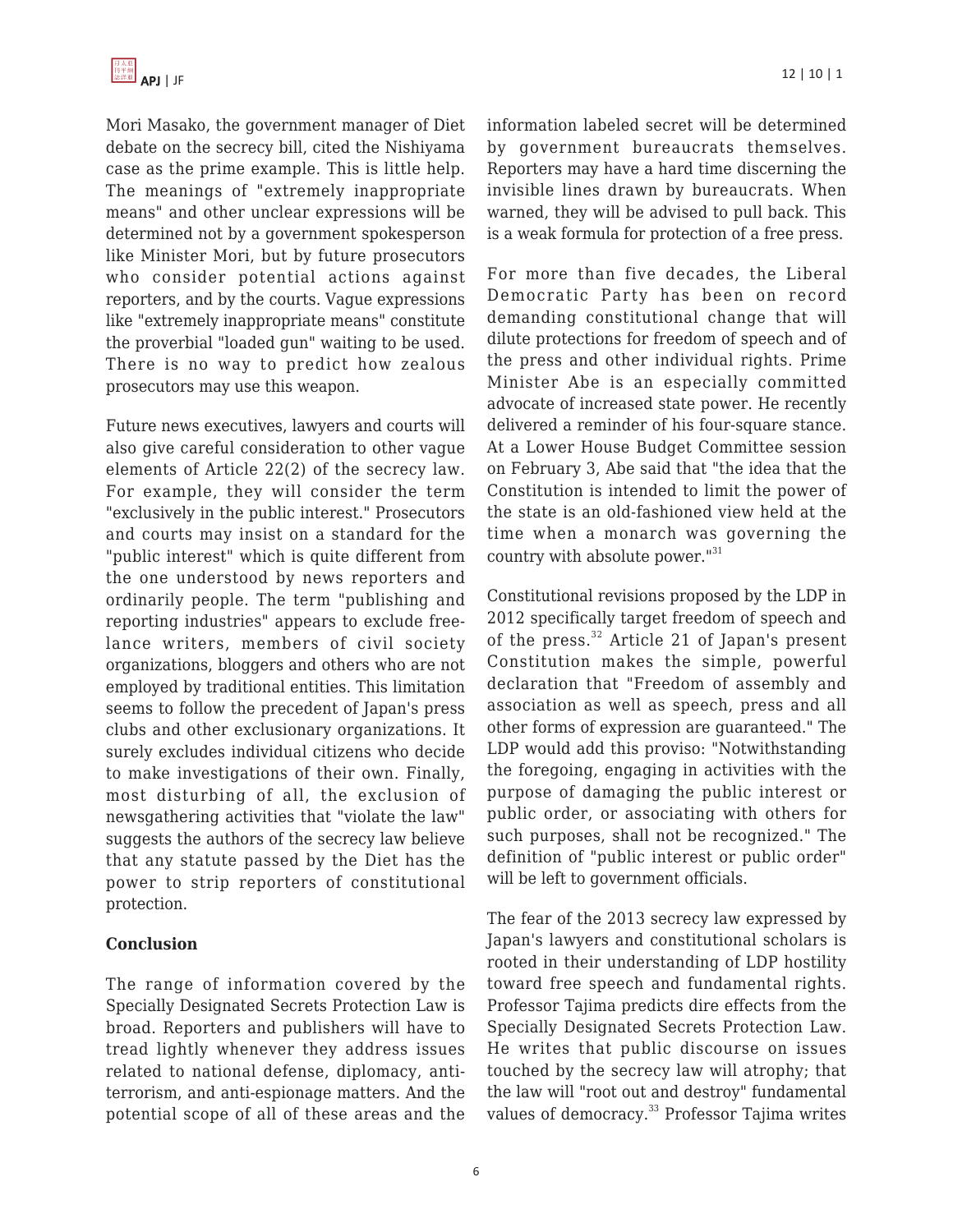with the knowledge that this is the very goal embodied in the LDP proposals for constitutional change.

**Lawrence Repeta** is a professor on the law faculty of Meiji University in Tokyo. He has served as a lawyer, business executive, and law professor in Japan and the United States. He is best known in Japan as the plaintiff in a landmark suit decided by the Supreme Court of Japan in 1989 that opened Japan`s courts to note-taking by courtroom spectators. He serves on the board of directors of Information Clearinghouse Japan (情報公開クリアリングハ ウス) ([www.clearing-house.org\)](http://www.clearing-house.org/), an NGO devoted to promoting open government in Japan and is affiliated with other organizations that promote individual rights. His guide to Japan's information disclosure movement is available at [www.freedominfo.org/regions/east-asia/japan.](http://www.freedominfo.org/regions/east-asia/japan)

His article "Reserved Seats on Japan's Supreme Court" was published in the Washington University Law Journal and is available at ([http://lawreview.wustl.edu/in-print/vol-886/\)](http://lawreview.wustl.edu/in-print/vol-886/). He is author of "Limiting Fundamental Rights Protection in Japan – the Role of the Supreme Court," in [Critical Issues in Contemporary](http://amzn.com/0415857457/?tag=theasipacjo0b-20) [Japan](http://amzn.com/0415857457/?tag=theasipacjo0b-20)**,** edited by Jeff Kingston (Routledge).

Recommended citation: Lawrence Repeta, "Japan's 2013 State Secrecy Act -- The Abe Administration's Threat to News Reporting," The Asia-Pacific Journal, Vol. 12, Issue 10, No. 1, March 10, 2014.

## **Related articles**

- Lawrence Repeta, [A New State Secrecy Law](https://apjjf.org/-Lawrence-Repeta/4011) [for Japan?](https://apjjf.org/-Lawrence-Repeta/4011)
- Lawrence Repeta, [Japan's Democracy at Risk](http://www.japanfocus.org/-Lawrence-Repeta/3969) [– The LDP's Ten Most Dangerous Proposals for](http://www.japanfocus.org/-Lawrence-Repeta/3969) [Constitutional Change](http://www.japanfocus.org/-Lawrence-Repeta/3969)
- Koseki Shoichi, [The Case for Japanese](http://www.japanfocus.org/-Koseki-Shoichi/2289) [Constitutional Revision Assessed](http://www.japanfocus.org/-Koseki-Shoichi/2289)

• John Junkerman, Gavan McCormack, and David McNeill, [Japan's Political and](http://www.japanfocus.org/-John-Junkerman/2175) [Constitutional Crossroads](http://www.japanfocus.org/-John-Junkerman/2175)

## **Notes**

\* Unless otherwise indicated, all translations from Japanese are by the author.

<sup>1</sup> This statute, the tokutei himitsu no hogo ni kansuru hōritsu, was passed into law by the Diet on December 6, 2013.

 $2$  Ohta Masakatsu, tokutei himitsu hogo hōan, janarizumu no kiki da ("The Specially Designated Secrets Protection Law – This is a Crisis for Journalism") Kochi Shimbun, Nov. 7, 2013 (distributed by Kyodo News).

 $3$  He was charged under Article 111 of the National Government Employees Law, which prohibits instigating or conspiring to produce a leak of secret information. An English translation of the statute (The National Public Service Act, Law No. 120 of 1947) is available [here](http://ssl.jinji.go.jp/en/recomme/rl_npsa.pdf) as a PDF.

<sup>4</sup> Distracted by the sensational aspects of the case, news organizations did a poor job of focusing on the most important issue. Nishiyama had uncovered information of great value. He showed that the government was lying about the terms of the reversion of Okinawa from the US to Japan. Many years would pass before we would learn that Nishiyama's disclosure of a payment of approximately \$ 5 million was only the tip of a much larger iceberg. We now know that the U.S. demanded and received at least \$ 650 million in connection with the reversion. This was all concealed from the Japanese people. For details, see Gavan McCormack and Satoko Norimatsu, Resistant Islands – Okinawa Confronts Japan and the United States (Rowman and Littlefield, 2012), especially pp. 58-62.

5 Supreme Court, First Petty Bench, Decision of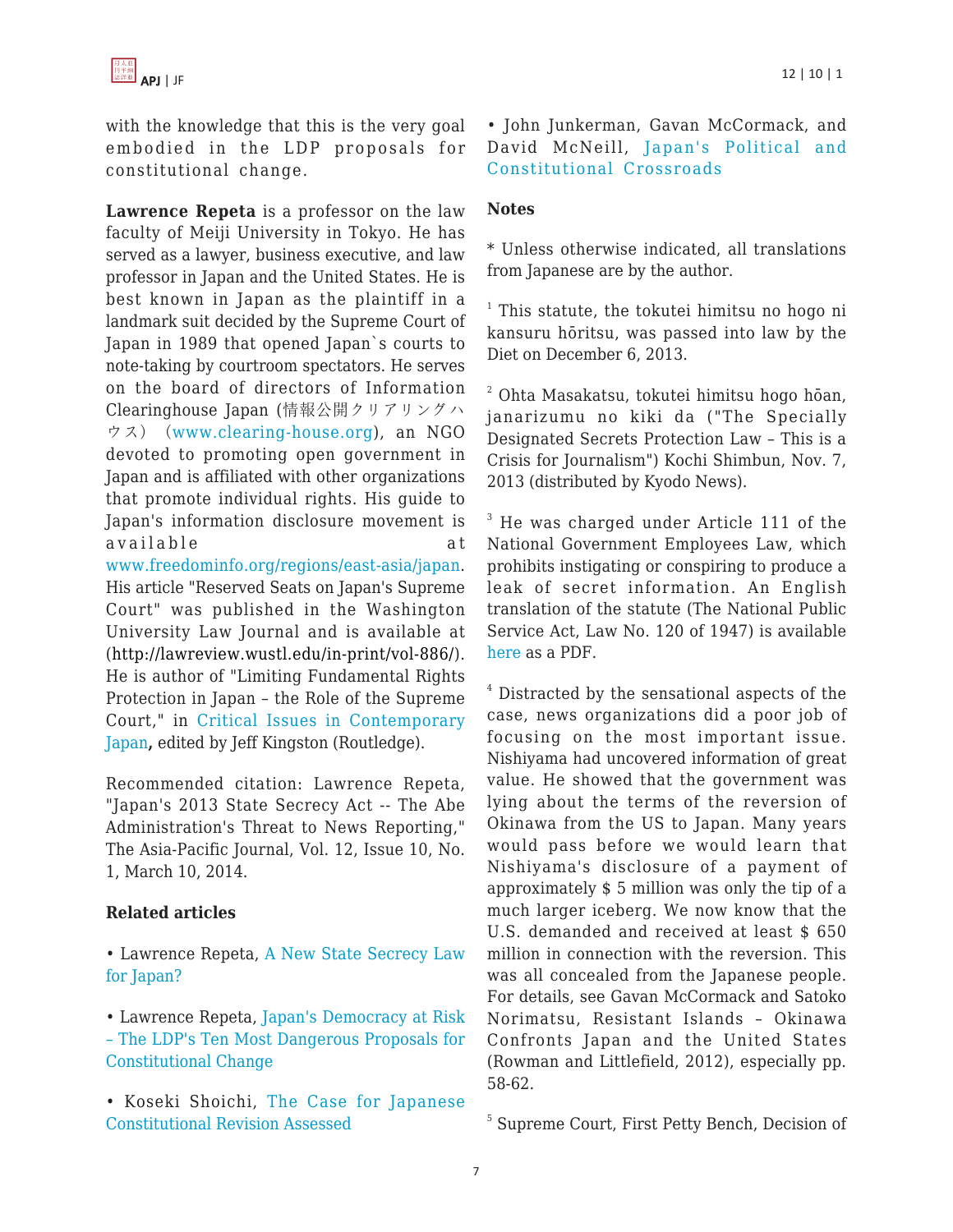

#### May 31, 1978.

 $6$  Sandra Coliver shows that, with the important exception of the United States, no major democracies impose such heavy penalties for secrecy violations. See "[US prosecution of](http://www.theguardian.com/commentisfree/2013/jun/26/edward-snowden-espionage-act-charges) [Snowden and Manning exceeds international](http://www.theguardian.com/commentisfree/2013/jun/26/edward-snowden-espionage-act-charges) [norms](http://www.theguardian.com/commentisfree/2013/jun/26/edward-snowden-espionage-act-charges)," The Guardian, June 26, 2013.

7 See National Government Employees Law, note 3 supra. There are other specialized statutes that mandate greater penalties. Two statutes passed in the 1950's provide penalties of up to ten years in prison related to military secrets received from the United States. 2001 revisions to the Self-Defense Law impose maximum imprisonment of five years per violation for leaks of "defense secrets" (bōei himitsu) designated by authority of the Minister of Defense.

<sup>8</sup> Article 3 of the law defines the secrecy power: "Heads of administrative agencies shall designate as 'Specially Designated Secrets' non-public information related to the work of their agencies which concerns matters listed in the appendix and is especially necessary to keep secret because release would bring the risk of severe damage to national security." The appendix lists four broad categories of information: defense, international relations, terrorism countermeasures, and spying on behalf of a foreign power (the statute uses the term "prevention of especially dangerous activities" for this category). These categories are not defined; instead they are described with lists of examples of the types of information covered. The scope of all categories will be decided by government officials.

9 Principles 37 – 47 of the "[The Global](http://www.opensocietyfoundations.org/publications/global-principles-national-security-and-freedom-information-tshwane-principles) [Principles on National Security and the Right to](http://www.opensocietyfoundations.org/publications/global-principles-national-security-and-freedom-information-tshwane-principles) [Information](http://www.opensocietyfoundations.org/publications/global-principles-national-security-and-freedom-information-tshwane-principles)" ("Tshwane Principles") provide a series of rules to protect "public interest disclosures by public personnel." There is no such concept in the Specially Designated

#### Secrets Protection Law.

<sup>10</sup> American courts have long applied a "strict" scrutiny" standard when examining government action that causes a restriction on fundamental rights. The courts of other major democracies have articulated a similar high standard of protection commonly known as the proportionality standard. The Supreme Court of Japan has yet to articulate a comparable rule of law to address such cases. See Craig Martin, "[The Japanese Constitution As Law and the](http://digitalcommons.law.wustl.edu/lawreview/vol88/iss6/7/) [Legitimacy of the Supreme Court's](http://digitalcommons.law.wustl.edu/lawreview/vol88/iss6/7/) [Constitutional Decisions: A Response to](http://digitalcommons.law.wustl.edu/lawreview/vol88/iss6/7/) [Matsui](http://digitalcommons.law.wustl.edu/lawreview/vol88/iss6/7/)," 88 Wash. L. Rev. 1527 (2011), and Lawrence Repeta, "Restricting Fundamental Rights in Japan – the Role of the Supreme Court," in Jeff Kingston (ed.) Critical Issues in Contemporary Japan (Routledge Curzon, 2013).

 $11$  The actual penalty issued by the Supreme Court was a suspended sentence of four months in prison.

<sup>12</sup> "[Japan: 'Special Secrets Bill threatens](http://www.ohchr.org/EN/NewsEvents/Pages/DisplayNews.aspx?NewsID=14017&LangID=E) [transparency' – UN independent experts"](http://www.ohchr.org/EN/NewsEvents/Pages/DisplayNews.aspx?NewsID=14017&LangID=E). See also [this article](http://www.japantimes.co.jp/news/2013/12/03/national/u-n-human-rights-chief-joins-chorus-urging-secrecy-law-safeguards/#.UtJHyGQW1Kk) at Japan Times.

 $13$  Mr. Larue drew special attention to the penalties established by the law for the release of information, stressing that "government officials who, in good faith, release confidential information on violations of the law, or wrongdoing by public bodies, should be protected against legal sanctions." "Other individuals, including journalists and civil society representatives, who receive or disseminate classified information because they believe it is in the public interest, should also not be liable to any sanction unless they put individuals in an imminent situation of serious harm," he said. ([Click here for full text](http://www.ohchr.org/EN/NewsEvents/Pages/DisplayNews.aspx?NewsID=14017&LangID=E).)

 $14$  Id.

<sup>15</sup> "[Japan: Amend 'Special Secrets' Bill to](http://www.hrw.org/news/2013/11/25/japan-amend-special-secrets-bill-protect-public-interest) [Protect Public Interest -- Overbroad Power to](http://www.hrw.org/news/2013/11/25/japan-amend-special-secrets-bill-protect-public-interest) [Classify Secrets, Criminalize Leakers,](http://www.hrw.org/news/2013/11/25/japan-amend-special-secrets-bill-protect-public-interest)"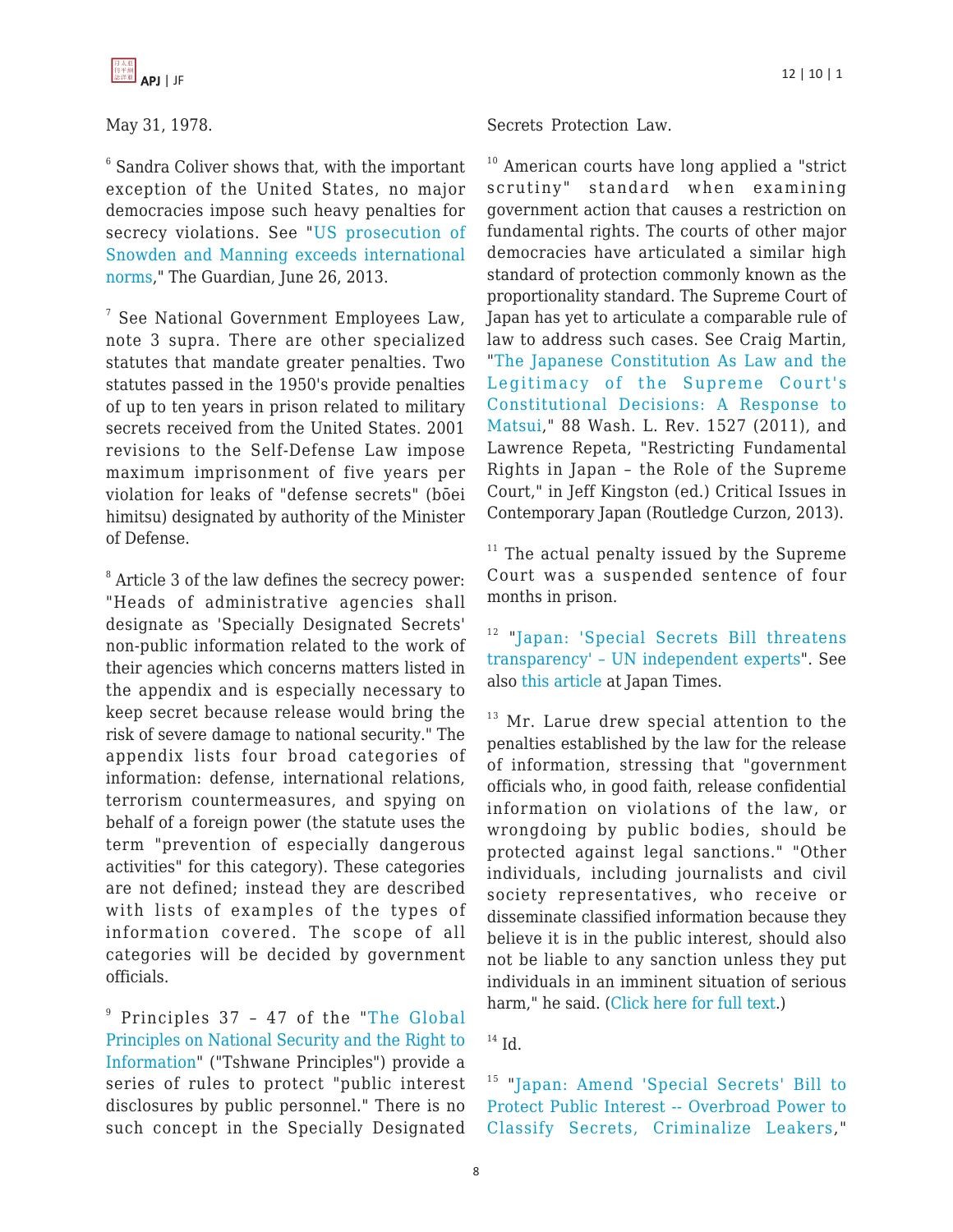

November 25, 2013.

<sup>16</sup> "[Japan's New State Secrecy Law Threatens](http://www.opensocietyfoundations.org/press-releases/japans-new-state-secrecy-law-threatens-public-accountability) [Public Accountability](http://www.opensocietyfoundations.org/press-releases/japans-new-state-secrecy-law-threatens-public-accountability)," December 6, 2013, See also, "[Statement on the Japanese Government's](http://www.pen-international.org/newsitems/statement-on-the-japanese-governments-designated-secrets-bill-by-john-ralston-saul-pen-international-president/) ['Designated Secrets Bill](http://www.pen-international.org/newsitems/statement-on-the-japanese-governments-designated-secrets-bill-by-john-ralston-saul-pen-international-president/)' by John Ralston Saul, PEN International President (nd).

 $17$  The Japan Federation of Bar Associations expressed "strong opposition" to the bill in opinions issued on September 12 and again on September 26. [\(Click here for full text](http://www.nichibenren.or.jp/news/year/2013.html).)

 $18$  The [JCLU](http://www.jclu.org) was founded in 1947, the year Japan's Constitution took effect. It first announced formal opposition to the secrecy bill on September 17 and followed by sponsoring a series of well-attended "emergency gatherings" (kinkyu shukai) featuring writers and activists who spoke out against bill.

 $19$  The declaration appeared October 11. By October 29, it had attracted 265 signatures, ([Link here\)](http://blog.goo.ne.jp/liveinpeace_925/e/2801775253d3d00f630fd94d3168c4be). See, [秘密保護法案](http://www.asahi.com/articles/TKY201310280264.html)[「](http://www.asahi.com/articles/TKY201310280264.html)[憲法原理踏みに](http://www.asahi.com/articles/TKY201310280264.html) [じる](http://www.asahi.com/articles/TKY201310280264.html)[」](http://www.asahi.com/articles/TKY201310280264.html) [学者らが反対声明](http://www.asahi.com/articles/TKY201310280264.html)[\(](http://www.asahi.com/articles/TKY201310280264.html)[朝日新聞\)](http://www.asahi.com/articles/TKY201310280264.html), and [秘](http://www.tokyo-np.co.jp/article/politics/news/CK2013102902000154.html) [密保護法案](http://www.tokyo-np.co.jp/article/politics/news/CK2013102902000154.html) [2](http://www.tokyo-np.co.jp/article/politics/news/CK2013102902000154.html)0[5](http://www.tokyo-np.co.jp/article/politics/news/CK2013102902000154.html)[人反対](http://www.tokyo-np.co.jp/article/politics/news/CK2013102902000154.html) [憲法の3原則侵害](http://www.tokyo-np.co.jp/article/politics/news/CK2013102902000154.html) [\(](http://www.tokyo-np.co.jp/article/politics/news/CK2013102902000154.html)[東京新聞](http://www.tokyo-np.co.jp/article/politics/news/CK2013102902000154.html)[\)](http://www.tokyo-np.co.jp/article/politics/news/CK2013102902000154.html)

20 秘密保護法の制定に反対する刑事法研究者の 声明は以下に掲載されています。 ([For a PDF](http://www.ourplanet-tv.org/files/131029keiji.pdf) [click here](http://www.ourplanet-tv.org/files/131029keiji.pdf).)

21 See the Court's decision in the "Hakata Film Case," Decision of the Supreme Court, November 26, 1969 (Grand Bench). For a description of the Hakata case in English, see Lawrence W. Beer, Freedom of Expression in Japan (Kodansha, 1984), at 296.

 $22$  This is part of a much longer declaration of the key characteristics and duties of a free press. See: [The Canon of Journalism](http://www.pressnet.or.jp/english/about/canon/) (sic) (Adopted on June 21, 2000).

 $23$  For a recent overview of Japan's news media and practices that enable government agencies and other powerful institutions to manage the news, see David McNeill, "Japan's Contemporary Media," in Jeff Kingston (ed.) Critical Issues in Contemporary Japan (Routledge, 2013).

 $24$  Freedom House, "[2012 Freedom of the Press](http://www.freedomhouse.org/report-types/freedom-press/2012/japan) [Data.](http://www.freedomhouse.org/report-types/freedom-press/2012/japan)"

 $25$  Laurie Anne Freeman, Closing the Shop -Information Cartels and Japan's Mass Media (Princeton University Press, 2000), pp.4-5. For a thorough analysis of numerous factors that restrain Japan's mainstream news media from criticizing the government, see Kenta Yamada, 3/11 to media ("3/11 and the Media"), esp. 45-52, (Transview, 2013) (Japanese only).

<sup>26</sup> Yasuhiko Tajima, minshushugi no dodai ga kuzusareru ("The foundations of democracy will be destroyed – the future of information and discourse in Japan") Sekai, Dec. 2013, p. 81.

 $27$  Kenta Yamada, seifu no impei kōzō to shimin to no kairi ("The Structure of Government Cover-ups and Its Divergence from the People") Sekai, Dec. 2013, p. 90.

<sup>28</sup> Constitution Article 98 declares that the Constitution, not laws passed by the Diet, is the supreme law of Japan. Article 81 grants to the Supreme Court the final authority to determine the constitutionality of "any law, order, regulation of official act."

<sup>29</sup> "[Japanese Public Cries Foul Over Secrets](http://blogs.wsj.com/japanrealtime/2013/10/10/japanese-public-cries-foul-over-secrets-protection-bill/) [Protection Bill,](http://blogs.wsj.com/japanrealtime/2013/10/10/japanese-public-cries-foul-over-secrets-protection-bill/)" WSJ.com

<sup>30</sup> Japan's Supreme Court has a very poor record as a defender of individual rights. See, e.g., Shigenori Matsui, "Why Is the Japanese Supreme Court So Conservative?" 88 Wash. L. Rev. 1375 (2011), and Lawrence Repeta, "Restricting Fundamental Rights in Japan – the Role of the Supreme Court," in Jeff Kingston (ed.) Critical Issues in Contemporary Japan (Routledge Curzon, 2013).

<sup>31</sup> [Lawyer Group Charges Abe with](http://www.japantimes.co.jp/news/2014/02/14/national/lawyer-group-charges-abe-with-constitutional-ignorance/#.UwL8nUKSx7E) [Constitutional Ignorance](http://www.japantimes.co.jp/news/2014/02/14/national/lawyer-group-charges-abe-with-constitutional-ignorance/#.UwL8nUKSx7E) (English translation by the Japan Times.)

<sup>32</sup> See generally Lawrence Repeta, "Japan's